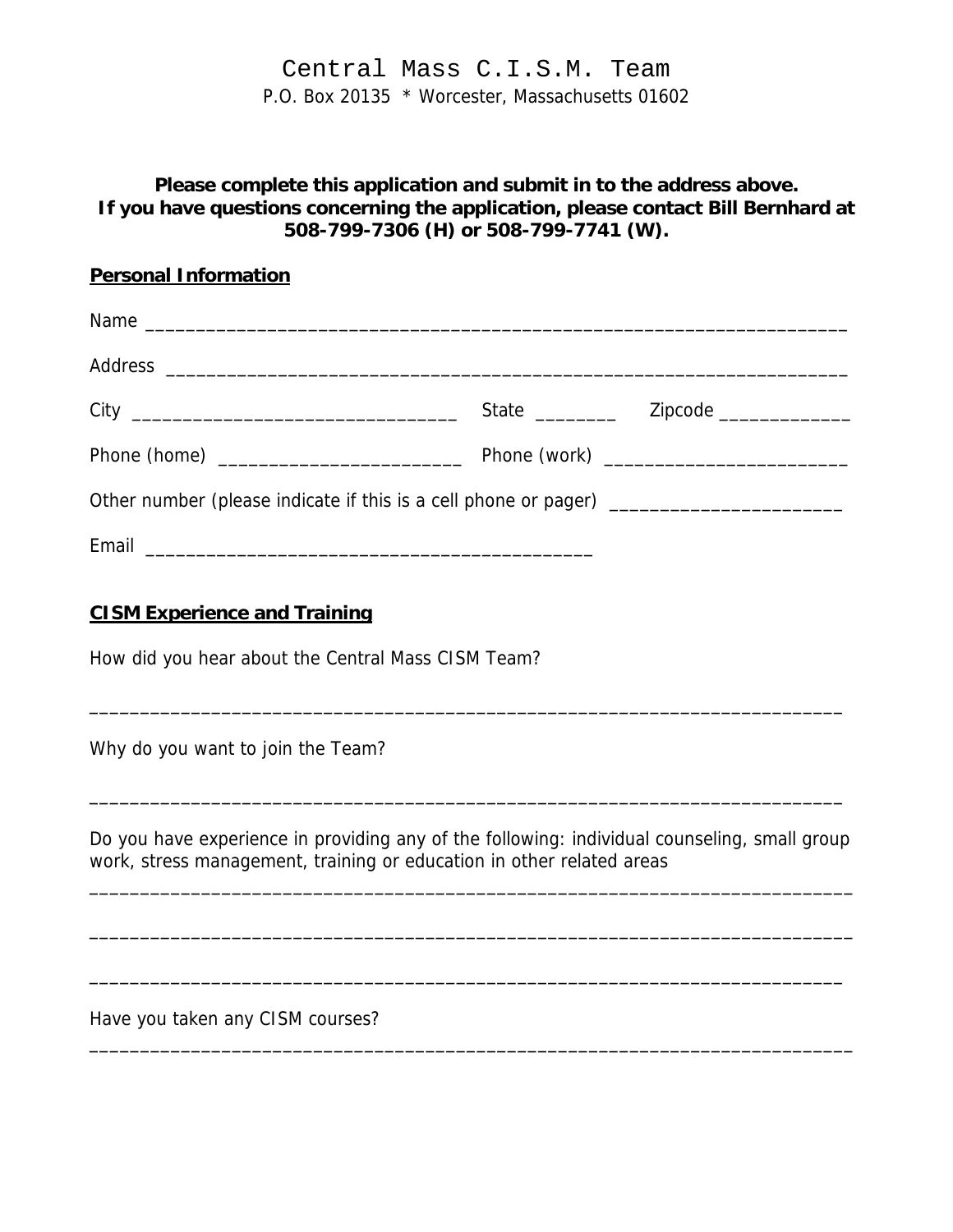## Central Mass C.I.S.M. Team P.O. Box 20135 \* Worcester, Massachusetts 01602

Have you ever needed the services of emergency services? If yes, please describe what, when and its impact on you and/or your family

| What exposure, if any, have you had to emergency medical situations, psychological crisis, |  |  |  |
|--------------------------------------------------------------------------------------------|--|--|--|
| multiple trauma or mass casualty incidents                                                 |  |  |  |

\_\_\_\_\_\_\_\_\_\_\_\_\_\_\_\_\_\_\_\_\_\_\_\_\_\_\_\_\_\_\_\_\_\_\_\_\_\_\_\_\_\_\_\_\_\_\_\_\_\_\_\_\_\_\_\_\_\_\_\_\_\_\_\_\_\_\_\_\_\_\_\_\_\_\_

\_\_\_\_\_\_\_\_\_\_\_\_\_\_\_\_\_\_\_\_\_\_\_\_\_\_\_\_\_\_\_\_\_\_\_\_\_\_\_\_\_\_\_\_\_\_\_\_\_\_\_\_\_\_\_\_\_\_\_\_\_\_\_\_\_\_\_\_\_\_\_\_\_\_\_

\_\_\_\_\_\_\_\_\_\_\_\_\_\_\_\_\_\_\_\_\_\_\_\_\_\_\_\_\_\_\_\_\_\_\_\_\_\_\_\_\_\_\_\_\_\_\_\_\_\_\_\_\_\_\_\_\_\_\_\_\_\_\_\_\_\_\_\_\_\_\_\_\_\_\_

List any stress management techniques that you have used effectively

## **Employment Information**

| Title/Position ______________________  |  |
|----------------------------------------|--|
|                                        |  |
|                                        |  |
| Previous work experience if applicable |  |
|                                        |  |

\_\_\_\_\_\_\_\_\_\_\_\_\_\_\_\_\_\_\_\_\_\_\_\_\_\_\_\_\_\_\_\_\_\_\_\_\_\_\_\_\_\_\_\_\_\_\_\_\_\_\_\_\_\_\_\_\_\_\_\_\_\_\_\_\_\_\_\_\_\_\_\_\_\_\_